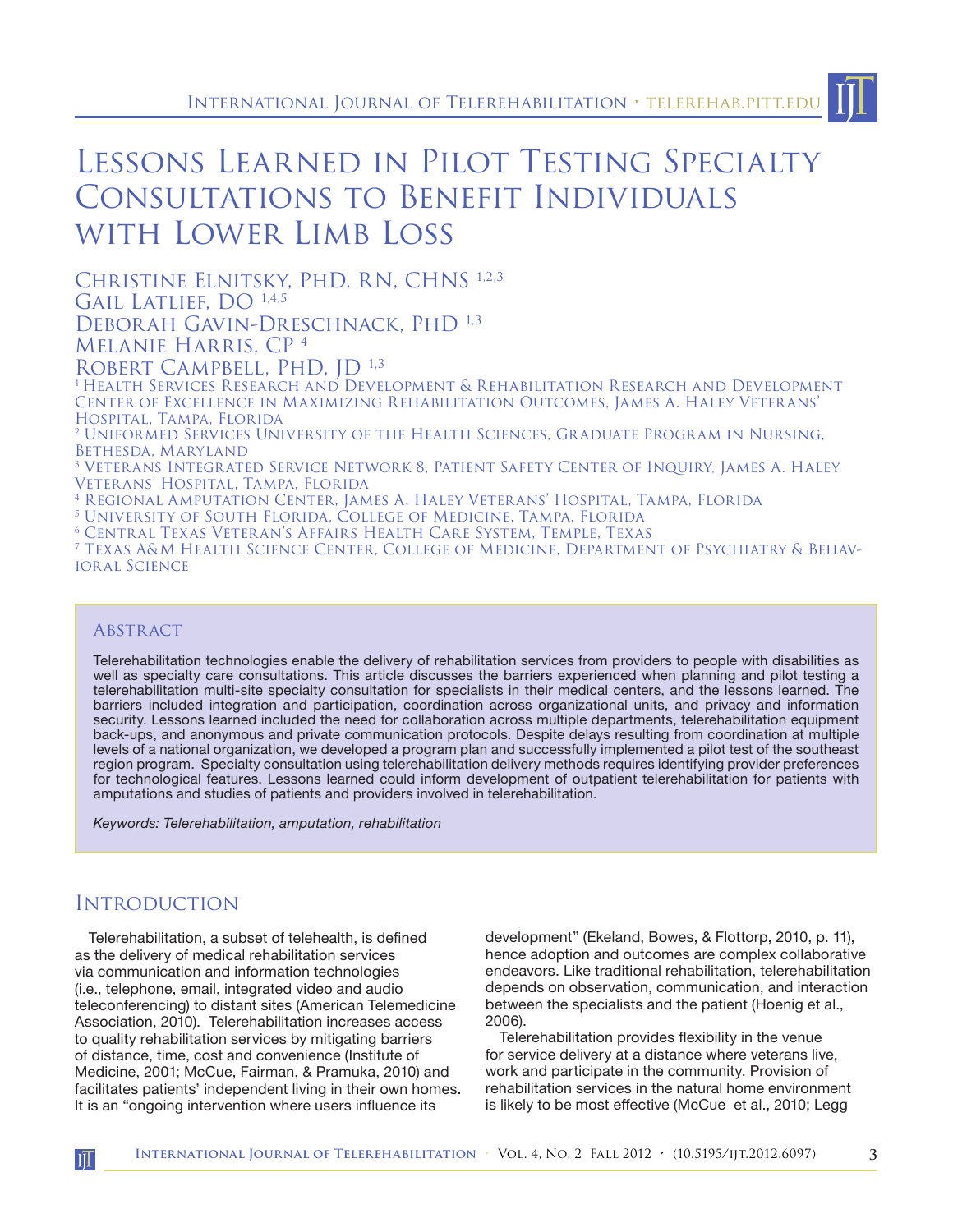& Langhorne, 2004) and preferred by persons with disabilities (Vladek, Miller, & Clausen, 1993). Moreover, rehabilitation that occurs in the patient's own home has greater relevance to the patient and promotes the patient's functioning within the context of his/her environment (World Health Organization, 2001; Kulpers, Foster, Smith, & Fleming, 2009) and improves his/her ability to function independently in the community (Legg & Langhorn, 2004).

Telerehabilitation can optimize the treatment of patients who have experienced a lower-limb amputation due to vascular or traumatic events. Amputation rehabilitation services comprise a scope of care from assessment to intervention and follow-up services. A range of amputation rehabilitation services, including assessment, monitoring, education, prevention, intervention and followup may be provided. Amputation rehabilitation services typically involve an interdisciplinary team of professionals (e.g., physiatrists, prosthetists, rehabilitation coordinators, therapists, nurses, and assistive technologists).

While telerehabilitation has the potential to improve access and enhance rehabilitation outcomes, we found no studies that have implemented telerehabilitation amputation specialty consultation on a national level. A few studies have described telerehabilitation for individuals with amputations, focusing on technical acceptability of home-based videos for wound assessment during consultations (Rintala et al., 2004) or home-based program to support independent living in the community (Bendixen et al., 2008), or a meta-analysis of telephone-based counseling for patients with a variety of physical disabilities including limb amputation (Dorstyn, Mathias, & Denson, 2011). In a feasibility study (Hoenig et al., 2006), both patients and providers expressed satisfaction with the telerehabilitation delivery system given its ease of use and ability to assess patients in the context of their home environments. Despite growing investment in innovative technology, little is known regarding the effects and costs of telerehabilitation (Currell, Urquhart, Wainwright, & Lewis, 2000), nor the experiences of providers with telerehabilitation technology.

A few studies have identified barriers to and lessons learned from implementing telerehabilitation (Barrett, Larson, Carville, & Ellis, 2009; Chumbler, Rose et al., 2010; Chumbler, Quigley et al., 2010). Barriers have included challenges related to changes in technology (Chumbler, Quigley et al., 2010b), selection, and insufficient training (Chumbler, Rose et al., 2010; Barrett et al., 2009); equipment functionality (Chumbler, Quigley et al., 2010); reliability and human resource support (Barrett et al., 2009; Chumbler, Rose et al., 2010); coordination (Barrett et al., 2009, Chumbler, Rose et al., 2010) and interdepartmental integration (Chumbler, Quigley et al., 2010) and protection of human subjects (Chumbler, Rose et al., 2010; Chumbler, Quigley et al., 2010). The purpose of this paper is to present barriers and lessons

learned based on the development and pilot testing of an amputation rehabilitation specialty consultation program. While the operations quality improvement project addressed amputation rehabilitation, findings could inform development and implementation of other telerehabilitation programs and patient populations. We will briefly describe the context of the project, telerehabilitation lessons learned (i.e., technology challenges), and lessons learned specific to a national program (i.e., cross-regional coordination and information security challenges).

#### **Description of Telerehabilitation Specialty Care Consultation for Patients with Limb Amputations**

The Department of Veterans Affairs (VA) provides the infrastructure with its telemedicine programs and equipment at 153 VA medical centers and hundreds of community based clinics (CBOC) and the ability to link with the videoconferencing network to enable telerehabilitation to be provided to veterans within communities nationwide. In 2009, the VA Amputation System of Care began providing amputation rehabilitation clinic visits via telerehabilitation technologies. In 2011, VA specialty care began transitioning to outpatient settings (Department of Veterans Affairs, 2011a, 2011b) with pilot tests of synchronous consultations between specialists and primary care providers in rural areas. VA began implementing telerehabilitation specialty care access network (SCAN) consultations for veterans who might previously have been referred for office visits requiring veterans to drive sometimes long distances to the appointments (Department of Veterans Affairs, 2011a, 2011b). The purpose of this pilot project was to develop a plan for implementation of specialty care consultations using telerehabilitation technologies to veterans' primary care providers in CBOCs across the southeastern United States and pilot test the implementation methods.

The VA SCAN program is based on the Project ECHO (Extension for Community Healthcare Options) program model at the University of New Mexico, which began in 2004. Project ECHO linked urban healthcare specialists with primary care providers in rural communities, providing access to specialist expertise the providers needed to better treat their patients (Arora et al., 2011). Rather than teleconferencing a specialist with a patient, ECHO used telemedicine technologies and clinical management tools to link specialists with groups of primary care providers to obtain specialty consultation, mentorship and continuing medical education. ECHO developed the primary care providers' knowledge and efficacy in treating various diseases. These primary care providers could then co-manage care for patients with complex health conditions with specialists (Arora et al., 2011).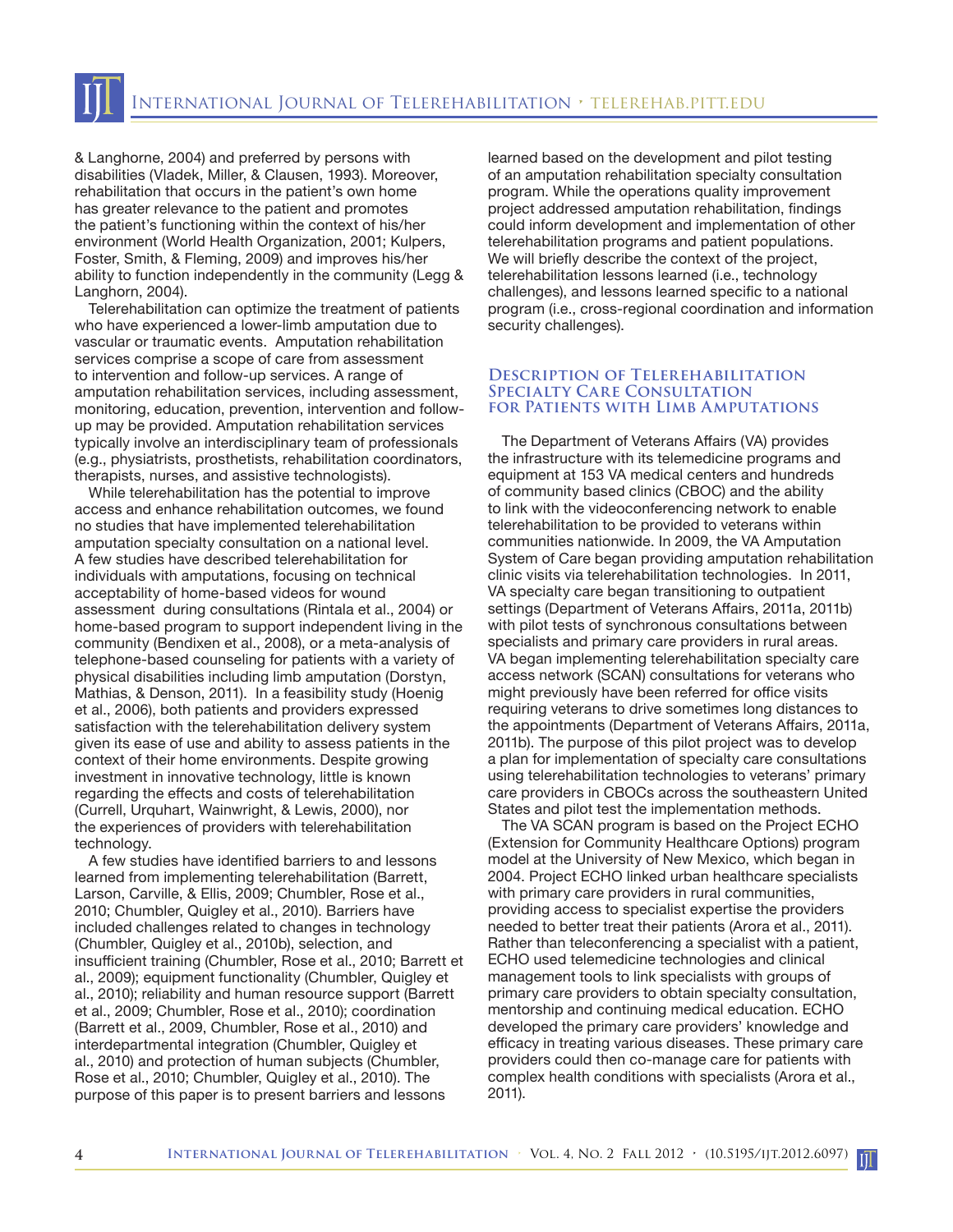

Project ECHO program model elements for the implementation of specialty teleconsultations (Arora et al., 2007) are outlined in Table 1.

transfemoral amputation. The subject's primary care physician and physiatrist approved for him to be evaluated for a prosthetic knee and additional components as needed to ambulate and perform running activities.

 Additionally, the patient was interested in recreational jogging and playing basketball on a sloped driveway. His amputation was of traumatic origin. Functionally, he could descend stairs with reciprocal foot pattern. He was able to walk on a treadmill. His 6 minute walk was timed at

## **Table 1: Program elements for implementing specialty teleconsultations**

approximately 2.7 mph.

| <b>Principle</b>                                                         | <b>Description</b>                                                                                                                                                                                                      |
|--------------------------------------------------------------------------|-------------------------------------------------------------------------------------------------------------------------------------------------------------------------------------------------------------------------|
| 1. Disease is appropriate to treat using a knowledge<br>network approach | Select a disease that is common, has complex<br>management, has high social impact, treatment is<br>evolving, serious outcomes if fail to treat the disease,<br>improved outcomes will occur with disease<br>management |
| <b>2.</b> Telemedicine as a learning technology                          | Use telemedicine to optimize limited specialty health<br>care resources. Use electronic information and<br>communication technologies to provide and support<br>health care.                                            |
| 3. Disease-management model                                              | Case-based learning with co-management of<br>patients by primary care provider and specialists.                                                                                                                         |
| 4. Centralized database                                                  | Coordinate care through a Health<br>Insurance Portability and Accountability<br>Act (HIPAA)-compliant database                                                                                                          |

### **Description of Technology**

The system used to support telerehabilitation specialty consultation services in the VA was built around a national network of integrated video and audio units with color monitors with pan/tilt/zoom cameras and video transmission media using Integrated Services Digital Network (ISDN) installed in Veterans Affairs Medical Centers (VAMCs) of service providers. A telerehabilitation (TR) consultation session was conducted with 26 participating specialists at 7 sites nationwide.

#### **Telerehabilitation Case Description**

As the telerehabilitation program is focused on providing specialty clinical consultation by specialists to primary care providers in CBOCs, information about specific cases must be provided to the specialist by a primary care provider for the consultation. An intake form was developed for the purpose of communicating anonymous clinical information per the clinical practice guidelines for telemedicine/telerehabilitation. The case patient was a 35 year old male veteran of Operations Iraqi Freedom/ Enduring Freedom with a unilateral left

 $\prod$ 

# Implementation Barriers

The project team experienced barriers related to the program planning and the implementation of the pilot test. These barriers presented delays while informing the development of the program and test and requiring unanticipated changes in the original plans. The barriers included provider integration and participation, coordination across departments, and privacy and information security.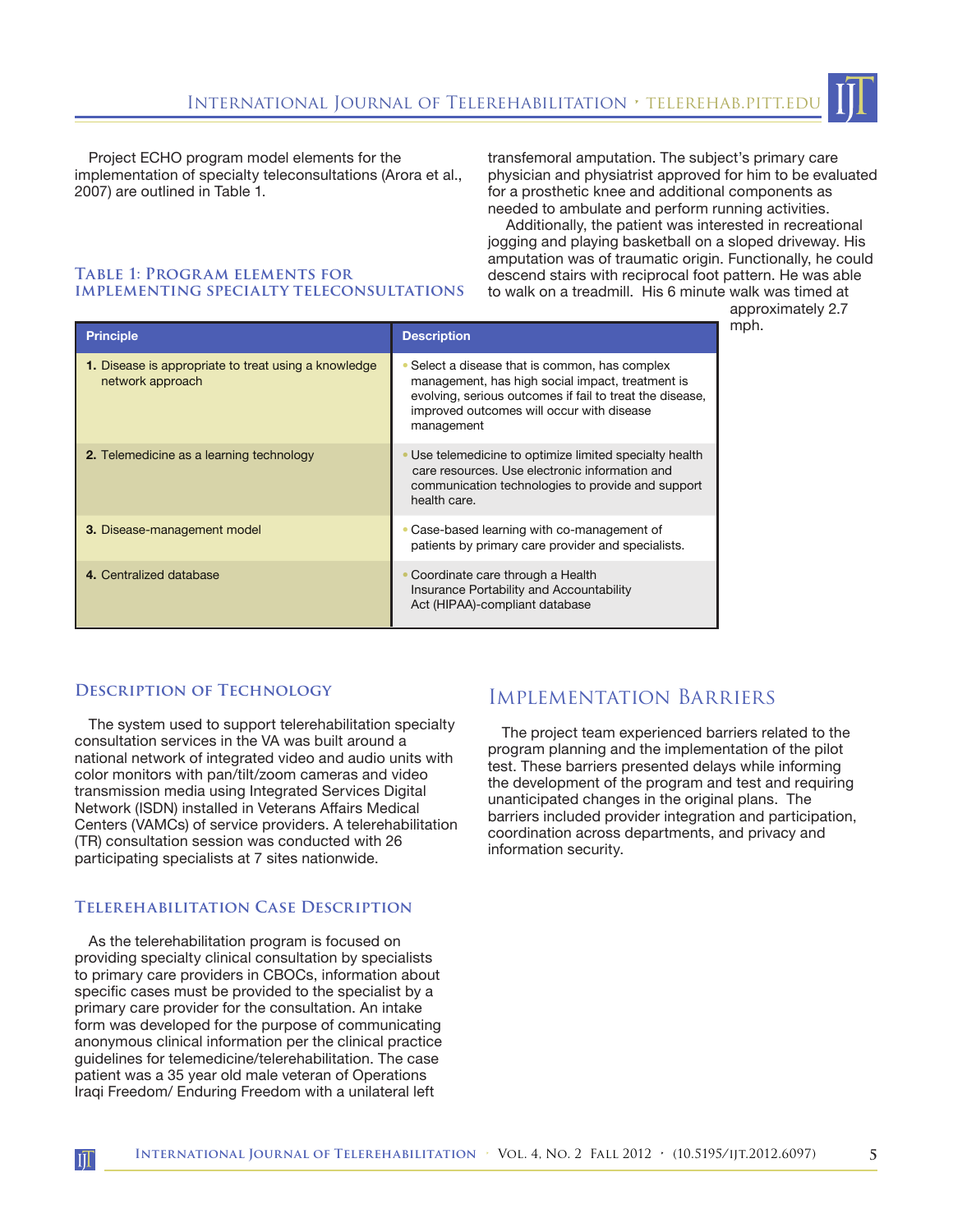## **Table 2: Barriers in Implementation of TR Specialty Consultation Pilot Test**

| <b>Barrier</b>                              | <b>Description</b>                                                                                                                                                                                                                                                                                     |
|---------------------------------------------|--------------------------------------------------------------------------------------------------------------------------------------------------------------------------------------------------------------------------------------------------------------------------------------------------------|
| <b>1.</b> Integration and Participation     | • Provider days and times of availability vary<br>• Provider interest in specific specialty care topics vary                                                                                                                                                                                           |
| 2. Coordination Across Organizational Units | • 2 months to clarify IT equipment and bridge schedule<br>6 months across 3 different organizational levels to<br>coordinate clinical funding<br>• 3-6 months across different organizational levels to<br>coordinate policies on clinical privileges, workload<br>credit, continuing education credit |
| <b>3.</b> Privacy and Information Security  | • Telerehabilitation patient case study information<br>Information communication protocol                                                                                                                                                                                                              |

#### **Integration and Participation**

Introducing telerehabilitation specialty consultations potentially changes the current workflow of providers in the CBOCs and specialists in the medical centers. Primary care providers are scheduled to see patients in the CBOCs throughout the day and may not be available to participate, particularly if there is no workload credit. The southeast region is, in fact, the busiest with the greatest demand for appointments. Hence there was a high likelihood of limited participation. Barriers included provider availability and time required to prepare for the specific consultation topic(s). Depending upon the provider's patient population, individual providers may have more or less interest in specific specialty topics.

## **Coordination across Organizational Units**

It was critical to coordinate across units and departments within the organization and levels of the organization (e.g., national, regional, and local facility). Coordination across clinical operations, project team and information technology departments and organizational levels required time. Likewise, development of policies and logistics across primary care and specialty care services was required at various levels of the organization. Obtaining continuing medical education credit for providers in the pilot and subsequent sessions required coordination across levels of the organization.

#### **Privacy and Information Security**

The primary care provider must share specific patient case information with the specialist who conducts the assessment prior to the scheduled telerehabilitation consultation. Both professionals are responsible for maintaining the confidentiality and privacy of the patient's records. While VA has secure electronic health records, these records are not easily accessible to providers at VA facilities outside the patient's designated VA site.

## Lessons Learned

The project team developed a variety of solutions to address the barriers we encountered. Table 2 depicts each barrier, followed by the solutions identified for the barrier.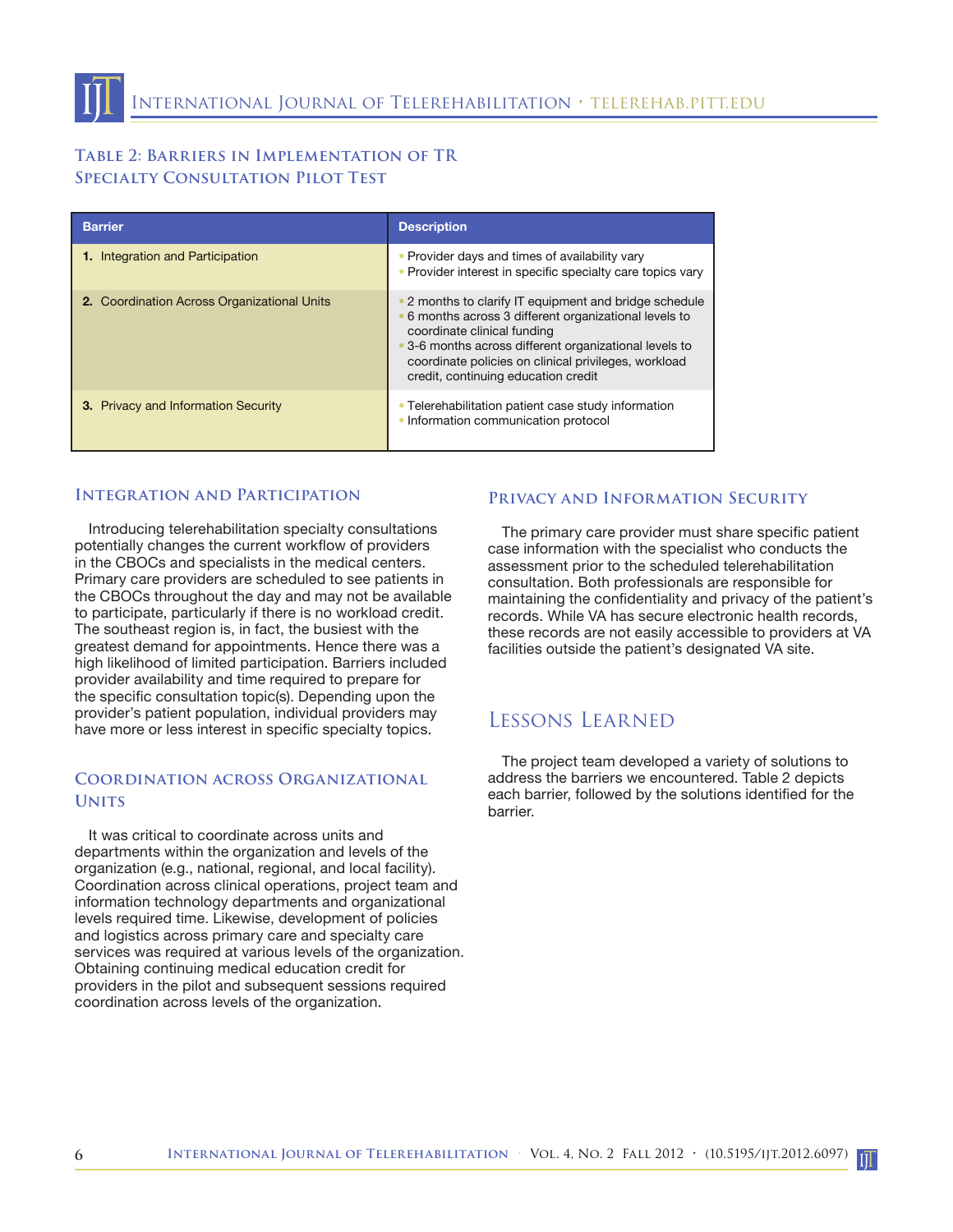## **Table 3: Solutions to Barriers in Telerehabilitation Implementation**

| <b>Barrier</b>                              | <b>Planning Solutions</b>                                                                                                                                                                                                                                                                                                                                                                                                    |
|---------------------------------------------|------------------------------------------------------------------------------------------------------------------------------------------------------------------------------------------------------------------------------------------------------------------------------------------------------------------------------------------------------------------------------------------------------------------------------|
| <b>1.</b> Integration and Participation     | • Schedule regular recurring telerehabilitation<br>consultations on primary care providers' preferred<br>topics<br>• Collaborate with providers to identify the most<br>convenient day/time for the majority of providers<br>• Arrange SCAN networks as regional in scope due<br>to time zones<br>• Provide calendar of events on a common access<br>web site or SharePoint site<br>• Identify strong champions at each site |
| 2. Coordination across Organizational Units | Train project staff and develop project materials<br>Develop project plans for future project roll-out<br>Allocate pilot project personnel<br>Execute clinical privilege agreements<br>Establish Information technology back-up strategies<br>Arrange for workload credit<br>Provide continuing medical education                                                                                                            |
| <b>3.</b> Privacy and Information Security  | • Establish communication protocol<br>• Draft anonymous case information form                                                                                                                                                                                                                                                                                                                                                |

#### **Integration and Participation**

It was important to identify and begin collaborating with those affected by the specialty consultations early in the project. Project team members communicated with and invited participation of primary care providers and specialists in the planning phase. The pilot test and subsequent sessions were planned based on an assessment of their needs. Participation necessarily involved the clinic manager who scheduled patient appointments; therefore, collaboration with the managers was a high priority. Having determined the best time of day for providers to attend consultations was noon or late afternoon, scheduling at these times would facilitate participation by the greatest number of attendees. Our protocol for the pilot test allowed scheduling at noon. We communicated with providers to identify their preferred topic(s) and an anonymous case description for the telerehabilitation specialty consultation.

Twenty-six providers from seven different states attended the pilot test, the largest attendance of any single SCAN teleconsultation in the first year. For the larger program, we planned to provide a monthly calendar of consultation topics and their scheduled times posted on our SCAN network site. Monthly calendar email reminders would be sent to potential participants. We identified strong champions at CBOC sites to communicate preferences to the project team and facilitate and encourage participation.

 $\prod$ 

### **Coordination Across Organizational Units**

 Implementing programs requires coordination of multiple departments (e.g., clinical operations at the national and local levels, information technology, fiscal, legal). Implementation required training and development of project materials, development of project plans for future project roll-out, and allocation of pilot project personnel. Simultaneously, policy development (e.g., clinical privileges for the specialist at a different site) was required at multiple levels before the pilot test. Coordination with information technology (IT) and the communications department was required to access the bridge connections and a simultaneous toll free conference call line as back-up for 26 different participants in seven different states. Coordination with national policy makers and legal was required to obtain workload credit for providers given the statutory requirements for veterans care services. Coordination with local and regional levels was required to obtain continuing medical education credits for clinician participants in the pilot test.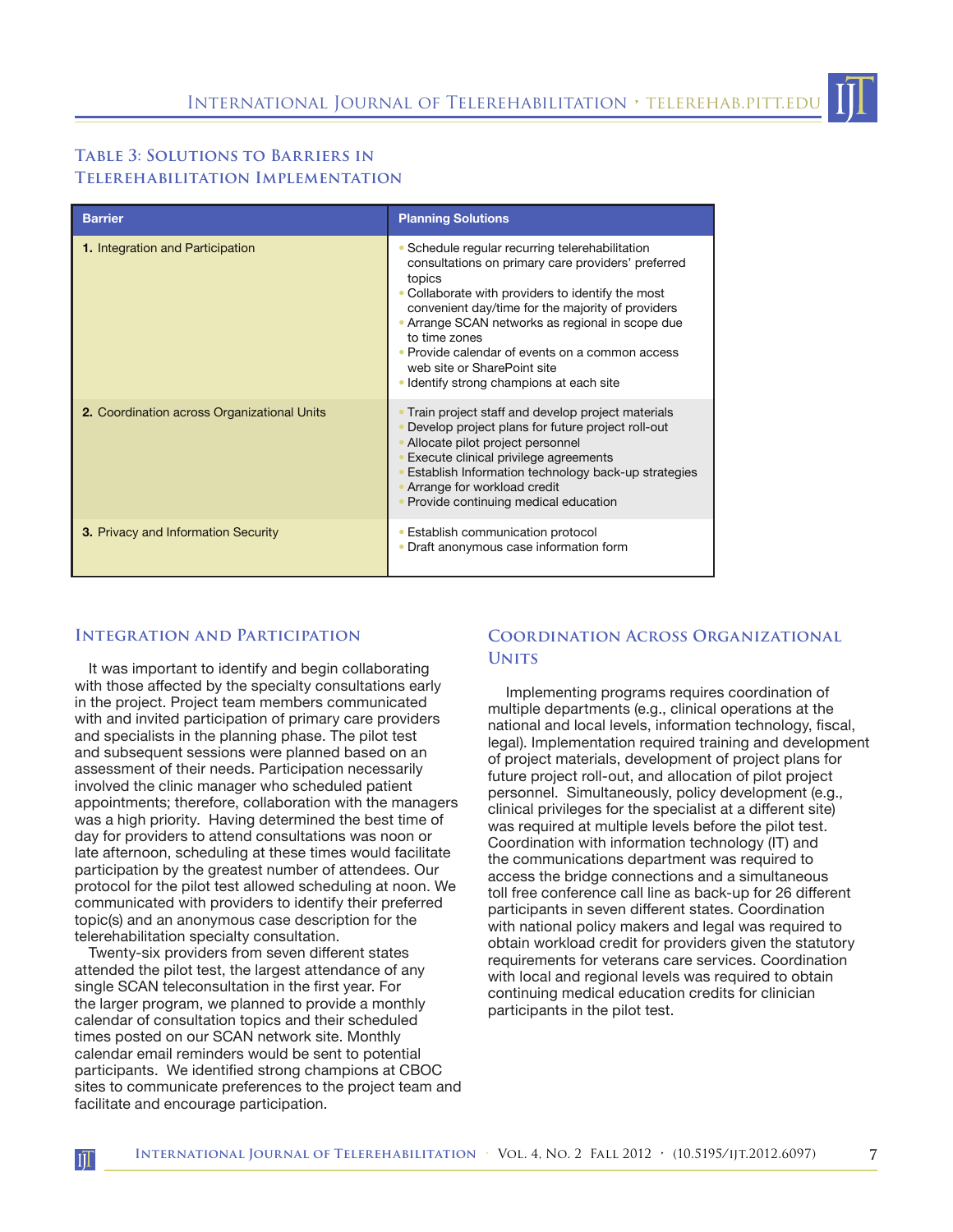#### **Privacy and Information Security**

Telerehabilitation equipment (i.e., conference call and integrated video conferencing equipment) was considered in the development of procedures for the provider to share specific information relevant to the case with the specialist(s) while minimizing the risk of disclosure of telerehabilitation patient case study information. Both an information communication protocol and information form about the case were developed by the project team. Secure encrypted email was used by the provider to communicate anonymous information about the case to the specialist prior to the consultation. Neither the patient nor any personally identifiable information were part of the pilot test.

# Discussion and Recommendations

This article presents three barriers to the development and pilot testing of a telerehabilitation specialty consultation program. The barriers include integration and participation, coordination across multiple departments, and privacy and information security. Despite delays associated with planning a new program and coordination across departments, we effectively developed a plan and successfully implemented a pilot test of the southeast region SCAN program. (Table 3)

Based on our experience, we recommend that organizations planning and implementing telerehabilitation programs use a similar approach to development wherein the providers' perspectives on needs, schedule, and topics are first ascertained. With this information, program planners can apply a collaborative and iterative approach to development throughout the process. Coordination across multiple departments and multiple levels of complex health care organizations requires advanced planning and pilot testing ranging from single site tests to multi-site, multi-phase testing to identify barriers and develop adequate solutions with consultation across various groups and sites.

The use of telerehabilitation cost effectively addresses patient-centered needs and healthcare staff shortages. Telerehabilitation for patients with limb amputations is an innovative way to meet the rehabilitation and community reintegration needs of patients and their families in timely and convenient ways. Our findings suggest that the development, implementation and future evaluation of telerehabilitation specialty consultations are highly complex. As reported in previous studies, such complexity is often underappreciated and may not be reported (May et al., 2002).

## Acknowledgements

The views expressed in this manuscript are those of the authors and do not reflect the official policy or position of the Department of Veterans Affairs or the United States Government. Partial funding was provided by the Department of Veterans Affairs (IMA00460718).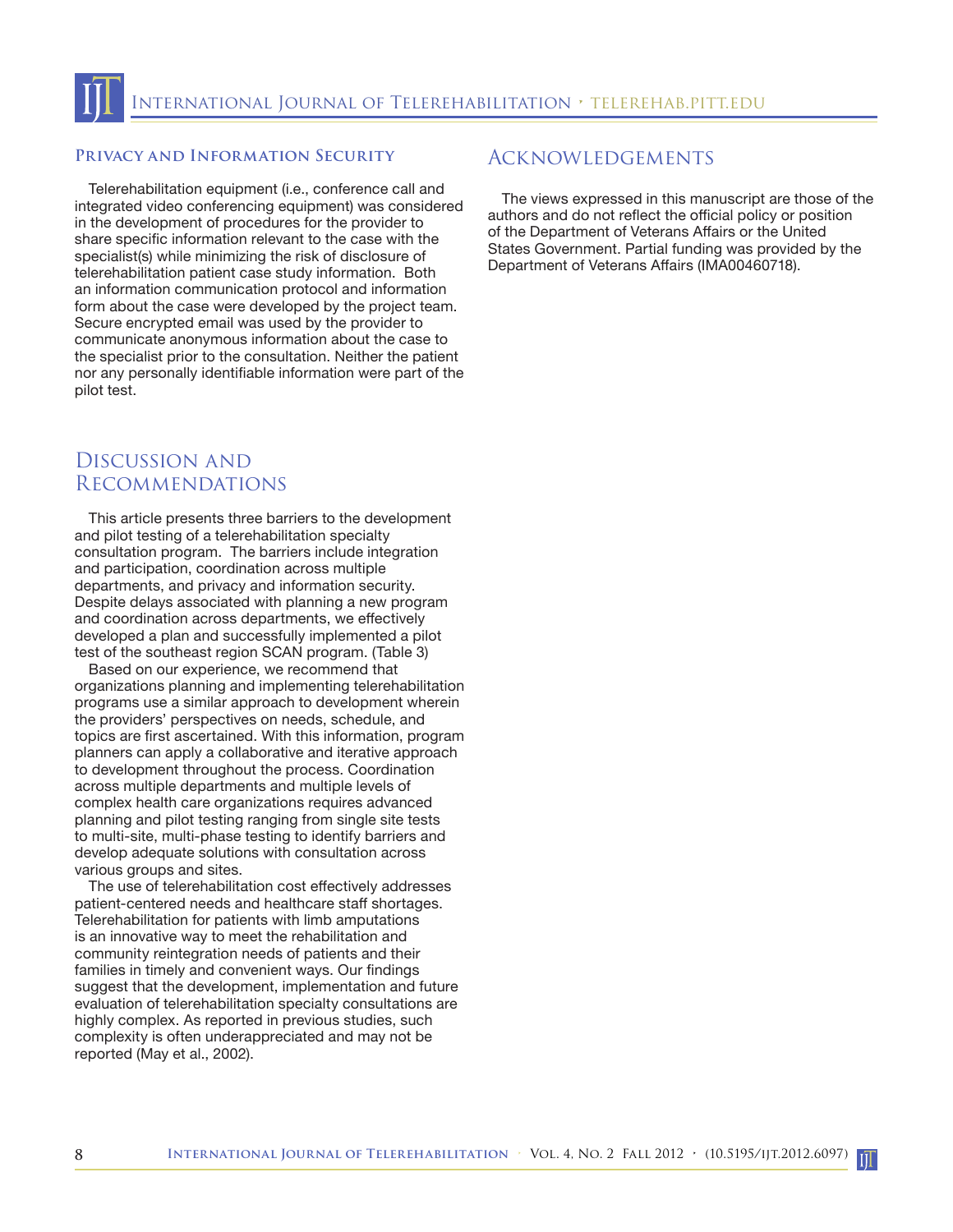

- 1. American Telemedicine Association. (2010). A blueprint for telerehabilitation guidelines. Retrieved from http:// www.americantelemed.org/files/public/standards/ ATA%20Telerehab%20Guidelines%20v1%20(2).pdf
- 2. Arora, S., Geppert, C.M., Kalishman. S., Dion. D., Pullara, F., Bjeletich, B.,…Scaletti, J.V. (2007). Academic health center management of chronic diseases through knowledge networks: Project ECHO. Academic Medicine, 82, 154-160.
- Arora, S., Kalishman, S., Dion, D., Som, D., Thornton, K., Bankhurst, A.,…Yutzy S. (2011). Partnering urban academic medical centers and rural primary care clinicians to provide complex chronic disease care. Health Affairs, 30, 1176- 1184.
- 4. Barrett, M., Larson, A., Carville, K., & Ellis, I. (2009). Challenges faced in implementation of a telehealth enabled chronic wound care system. Rural Remote Health, 9(3), 1154. Retrieved from http://www.rrh.org.au/ articles/subviewnew.asp?ArticleID=1154
- 5. Bendixen, R.M., Levy, C., Lutz, B.J., Horn, K.R., Chronister, K., & Mann, W.C. (2008). A telerehabilitation model for victims of polytrauma. Rehabilitation Nursing Journal, 33, 215-220.
- 6. Chumbler, N.R., Rose, D.K., Griffiths, P., Quigley, P., McGee-Hernandez, N., Carlson, K.A., …Hoenig H. (2010). Study protocol: Home-based telehealth stroke care: A randomized trial for veterans. Trials,11, 74. doi: 10.1186/1745-6215-11-74
- 7. Chumbler, N.R., Quigley, P., Sanford, J., Griffiths, P., Rose, D., Morey, M., …Hoenig, H. (2010). Implementing telerehabilitation research for stroke rehabilitation with community dwelling veterans: Lessons learned. International Journal of Telerehabilitation, 2(1), 15-21.
- 8. Currell, R., Urquhart, C., Wainwright, P., & Lewis, R. (2000, January 20). Telemedicine versus face to face patient care: Effects on professional practice and health care outcomes. Cochrane Database Systematic Review, (2): doi: 10.1002/14651858.CD002098
- 9. Department of Veterans Affairs. (2011a). DVA Volume II Medical programs and Information Technology Programs, Congressional Submission, FY2012 Funding and FY2013 Advance Appropriations Request. Washington D.C.: DVA.
- 10. Department of Veterans Affairs. (2011b). Strategic plan refresh fiscal year (FY) 2011-2015. Washington, D.C.: DVA. Retrieved from http://www.va.gov/VA\_2011-2015\_ Strategic\_Plan\_Refresh\_wv.pdf
- 11. Dorstyn, D.S., Mathias, J.L., & Denson, L.A. (2011). Psychosocial outcomes of telephone- based counseling for adults with an acquired physical disability: A metaanalysis. Rehabilitation Psychology, 56(1), 1-14. doi: 10.1037/a0022249
- 12. Ekeland, A.E., Bowes, A., & Flottorp, S. (2010). Effectiveness of telehealth: A systematic review of reviews. International Journal of Medical Informatics, 79, 736-771.
- 13. Hoenig, H., Sanford, J.A., Butterfield, T., Griffiths, P.C., Richardson, P., & Hargaves, K. (2006). Development of teletechnology protocol for in-home rehabilitation. Journal of Rehabilitation Research & Development, 43, 287-298.

Ш

- 14. Institute of Medicine . (2001). Crossing the quality chasm. Washington, DC: National Academy Press.
- 15. Kulpers, P., Foster, M., Smith, S., & Fleming, J. (2009). Using ICF-environment factors to enhance the continuum of outpatient ABI rehabilitation: An exploratory study. Disability and Rehabilitation, 31, 144- 151. doi:10.1080/01674820701817938.
- 16. Legg, L., & Langhorn, P. (2004). Rehabilitation therapy services for stroke patients living at home: A systematic review of randomised trials. Lancet, 363, 352-356.
- 17. May, C.R., Williams, T.L., Mair, F.S., Mort, M.M., Shaw, N.T., & Gask, L. (2002). Factors influencing the evaluation of telehealth interventions: preliminary results from a qualitative study of evaluation projects in the UK. Journal of Telemedicine and Telecare, 8(Suppl 2), 65-67. doi:10.1258/jtt.2012.120219.
- 18. McCue, M., Fairman, A., & Pramuka, M. (2010). Enhancing quality of life through telerehabilitation. Physical Medicine Rehabilitation Clinics of North America, 21, 195-205.
- 19. Rintala, D.H., Krouskop, T.A., Wright, J.V., Garber, S.L., Frnka, J., Henson, H.K.,… Monga, T.N. (2004). Telerehabilitation for veterans with a lower-limb amputation or ulcer: Technical acceptability of data. Journal of Rehabilitation Research and Development, 41, 481-490.
- 20. Vladek, B.C., Miller, N.A., & Clausen, S.B. (1993). The changing face of long-term care. Health Care Finance Review, 14(4), 5-23.
- 21. World Health Organization. (2001). International classification of functioning, disability and health (ICF). Geneva: WHO.